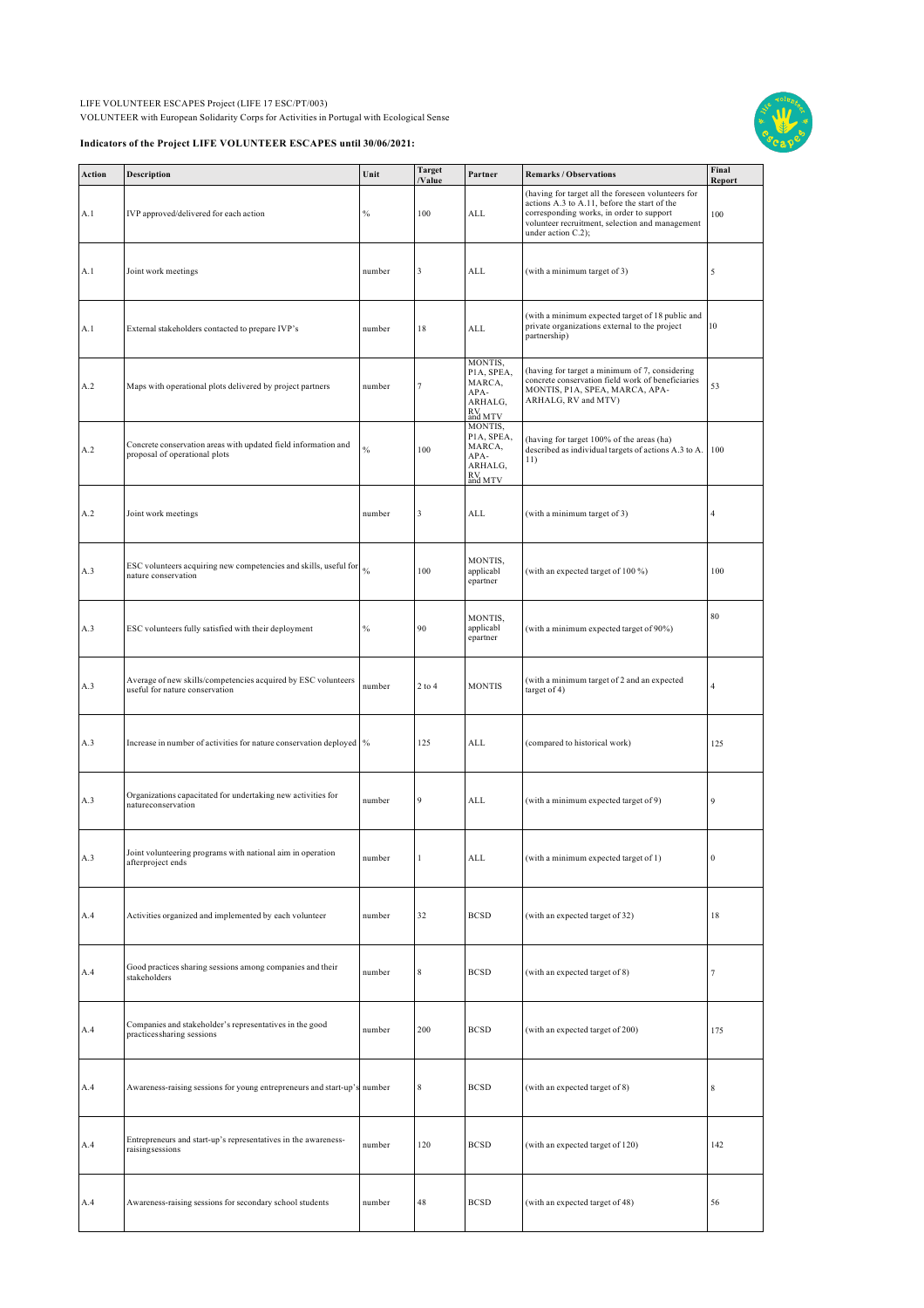| A.4 | Secondary student's in the awareness-raising sessions                                                                      | number        | 960          | <b>BCSD</b>   | (with an expected target of 960)                                                                                                                                              | 3457           |
|-----|----------------------------------------------------------------------------------------------------------------------------|---------------|--------------|---------------|-------------------------------------------------------------------------------------------------------------------------------------------------------------------------------|----------------|
| A.4 | Businesses evaluating positively the usefulness of ESC volunteers<br>for awareness raising and good practice dissemination | number        | 20           | <b>BCSD</b>   | (with an expected target of 20)                                                                                                                                               | 20             |
| A.5 | Area of habitats protected by the Habitats Directive improved                                                              | ha            | 12           | MARCA         | (within N2000 Site PTCON0031 e PTCON0033,<br>in ha, with a minimum expected target of 12 ha)                                                                                  | 12,20          |
| A.5 | Area of riparian habitats improved/restored                                                                                | ha            | 1,2          | MARCA         | (within N2000 Site PTCON0031 and<br>PTCON0033 and buffer zone, in ha, with a<br>minimum expected target of 1,2 ha)                                                            | 2,36           |
| A.5 | Area of IAS controlled                                                                                                     | ha            | $\,$ 8 $\,$  | MARCA         | (within N2000 Site PTCON0031 and<br>PTCON0033, in ha, with a minimum expected<br>target of 8 ha invaded by Acacia sp);                                                        | 8,11           |
| A.5 | Autochthonous trees and shrubs produced in nursery                                                                         | number        | 2000         | MARCA         | (with a minimum expected target of 2.000 plants)                                                                                                                              | 3000           |
| A.5 | Autochthonous plants planted in conservation works                                                                         | number        | 2000         | MARCA         | (with a minimum expected target of 2.000 plants)                                                                                                                              | 2841           |
| A.5 | ESC volunteers acquiring new competencies and skills, useful for<br>nature conservation                                    | $\frac{0}{0}$ | 100          | MARCA         | (with an expected target of 100 %)                                                                                                                                            | 100            |
| A.5 | ESC volunteers fully satisfied with their deployment                                                                       | $\%$          | 80           | MARCA         | (with a minimum expected target of 80%)                                                                                                                                       | 90             |
| A.5 | Local Volunteers participating in joint activities with ESC<br>volunteers                                                  | number        | 75           | MARCA         | (from LIFE LINES Volunteering Program - with<br>a minimum expected target of 75 persons)                                                                                      | 2576           |
| A.5 | Local landowners engaged in nature conservation activities<br>following contacts with ESC volunteers                       | number        | 10           | MARCA         | (with a minimum expected target of 10<br>landowners)                                                                                                                          | 15             |
| A.5 | LIFE funded projects with which ESC volunteers will iterate for<br>improvement/enlargement conservation works              | number        | $\mathbf{1}$ | MARCA         | (with an expected target of 1)                                                                                                                                                | $\overline{2}$ |
| A.6 | Area of IAS controlled                                                                                                     | ha            | 20           | <b>MONTIS</b> | (within N2000 Sites PTCON0047 and<br>PTCON0059 and in Herdade do Freixo do Meio,<br>in ha, with a minimum expected target of 20 ha<br>invaded by the above referred species); | 10,07          |
| A.6 | Autochthonous plants planted in conservation works                                                                         | number        | 3000         | <b>MONTIS</b> | (with a minimum expected target of 3.000 plants)                                                                                                                              | 30241          |
| A.6 | Erosion control devices set in water lines with natural engineering<br>works                                               | number        | 120          | <b>MONTIS</b> | (with a minimum expected target of 120 devices)                                                                                                                               | 146            |
| A.6 | Area of habitats protected by the Habitats Directive improved                                                              | ha            | 20           | <b>MONTIS</b> | (forest habitats, with a minimum expected target<br>of 20 ha)                                                                                                                 | 39,9           |
| A.6 | ESC volunteers acquiring new competencies and skills, useful for<br>nature conservation                                    | $\frac{0}{6}$ | 100          | <b>MONTIS</b> | (with an expected target of 100 %)                                                                                                                                            | 100            |
| A.6 | ESC volunteers fully satisfied with their deployment                                                                       | $\%$          | 80           | <b>MONTIS</b> | (with a minimum expected target of 80%)                                                                                                                                       | 92             |
| A.6 | Local Volunteers participating in joint activities with ESC<br>volunteers                                                  | number        | 240          | <b>MONTIS</b> | (from local community and public and private<br>bodies, with a minimum expected target of 240<br>persons);                                                                    | 1716           |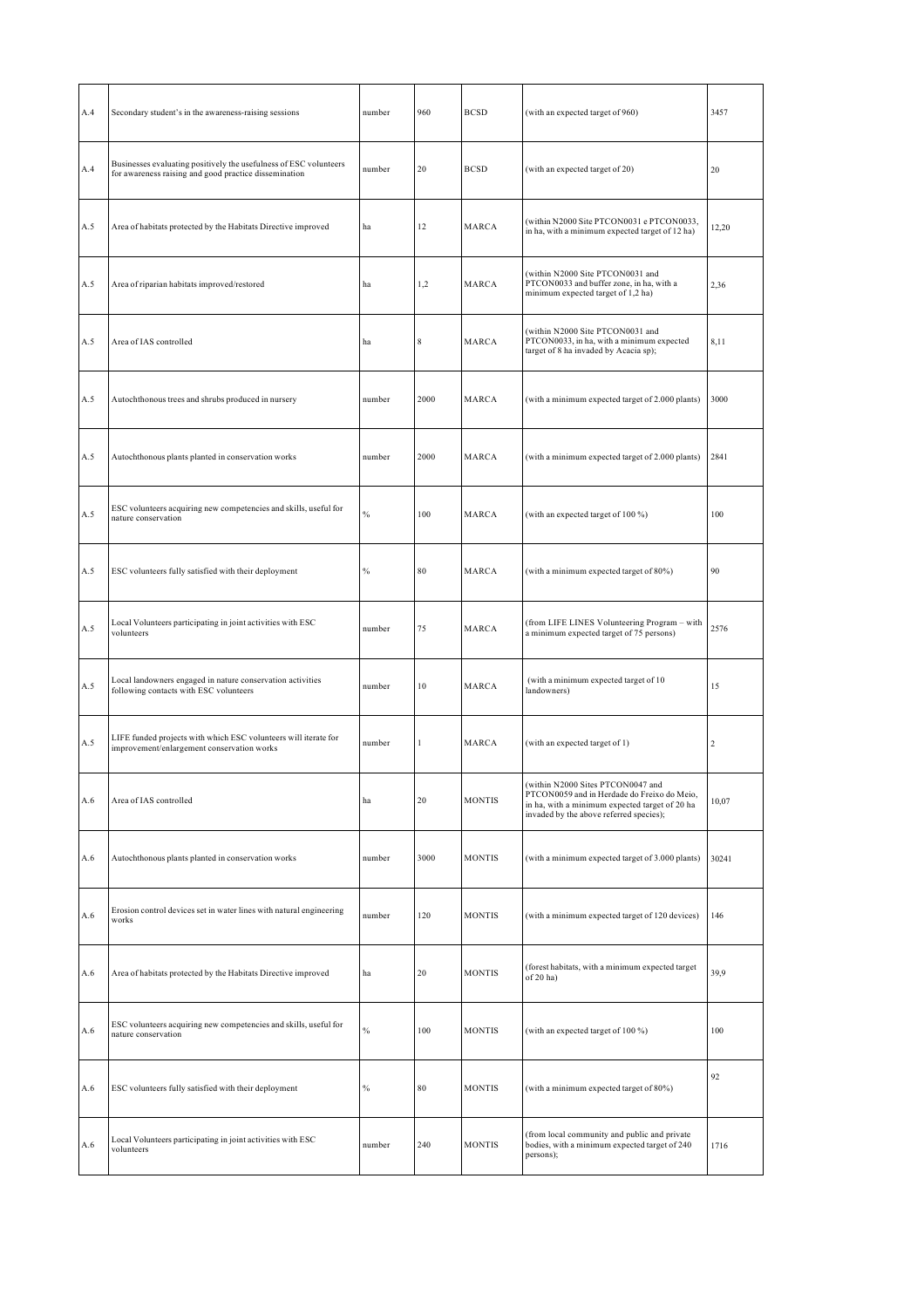| A.6 | Beneficiary members participating in joint activities with ESC<br>volunteers                                  | number        | 120            | <b>MONTIS</b>    | (with a minimum expected target of 120 persons)                                                                      | 214            |
|-----|---------------------------------------------------------------------------------------------------------------|---------------|----------------|------------------|----------------------------------------------------------------------------------------------------------------------|----------------|
| A.6 | External Partner institutions (public or non-profit) participating in<br>joint activities with ESC volunteers | number        | 4              | <b>MONTIS</b>    | (engaged in nature conservation support and with<br>a minimum expected target of 4 entities)                         | 25             |
| A.6 | External Partner institutions (private) participating in joint activities<br>with ESC volunteers              | number        | 4              | <b>MONTIS</b>    | (companies engaged in nature conservation<br>support and with a minimum expected target of 4<br>entities)            | 8              |
| A.6 | LIFE funded projects with which ESC volunteers will iterate for<br>improvement/enlargement conservation works | number        | 1              | <b>MONTIS</b>    | (with an expected target of 1)                                                                                       | 3              |
| A.6 | Jobs created and expected to be maintained for the post-project                                               | number        | 1              | <b>MONTIS</b>    | (for adequately supervising/guiding conservation<br>works, with an expected target of 1 element of<br>staff)         | $\overline{4}$ |
| A.7 | Area of habitats protected by the Habitats Directive improved                                                 | ha            | 7              | MTV              | (within N2000 Site PTCON0056, in ha, with a<br>minimum expected target of 7 ha)                                      | 37,12          |
| A.7 | Length of riparian habitats improved/restored                                                                 | Km            | $\mathbf{1}$   | <b>MTV</b>       | (for Achondrostoma occidentale, with a minimum<br>expected target of 1 km)                                           | 1,6            |
| A.7 | Area of IAS controlled                                                                                        | Km            | 8              | MTV              | (within N2000 Site PTCON0056, with a minimum<br>expected target of 8 ha invaded by Acacia sp)                        | 21,6           |
| A.7 | Autochthonous trees and shrubs produced and planted                                                           | number        | 2000           | MTV              | (with a minimum expected target of 2.000 plants)                                                                     | 21029          |
| A.7 | Local Volunteers participating in joint activities with ESC<br>volunteers                                     | number        | 80             | <b>MTV</b>       | (from Local Volunteer Bank, with a minimum<br>expected target of 80 persons);                                        | 5118           |
| A.7 | Local landowners engaged in nature conservation activities<br>following contacts with ESC volunteers          | number        | 10             | MTV              | (with a minimum expected target of 10<br>landowners)                                                                 | $\,2$          |
| A.7 | External Partner institutions (private) participating in joint activities<br>with ESC volunteers              | number        | 10             | MTV              | (SME's/corporations, with a minimum expected<br>target of 10 SME's)                                                  | $\,$ 8 $\,$    |
| A.7 | External Partner institutions (public or non-profit) participating in<br>joint activities with ESC volunteers | number        | $\overline{4}$ | <b>MTV</b>       | (with a minimum expected target of 4 third sector<br>organizations)                                                  | 6              |
| A.7 | ESC volunteers acquiring new competencies and skills, useful for<br>nature conservation                       | $\frac{0}{0}$ | 100            | MTV              | (with an expected target of 100 %)                                                                                   | 100            |
| A.7 | ESC volunteers fully satisfied with their deployment                                                          | $\%$          | 80             | MTV              | (with a minimum expected target of 80%)                                                                              | 66,7           |
| A.8 | Area of IAS controlled                                                                                        | ha            | 12             | P <sub>1</sub> A | (within N2000 Sites PTCON008 and PTCON003,<br>with a minimum expected target of 12 ha invaded 35,32<br>by Acacia sp) |                |
| A.8 | Autochthonous plants planted in conservation works                                                            | number        | 6000           | P <sub>1</sub> A | (with a minimum expected target of 6000 plants)                                                                      | 33231          |
| A.8 | Autochthonous trees and shrubs produced in nursery                                                            | number        | 8440           | P <sub>1</sub> A | (with a minimum expected target of 8.440 plants);                                                                    | 3230           |
| A.8 | Area of habitats protected by the Habitats Directive improved                                                 | ha            | 20             | P <sub>1</sub> A | (N2000 forest habitats, with a minimum expected<br>target of 20 ha)                                                  | 59,38          |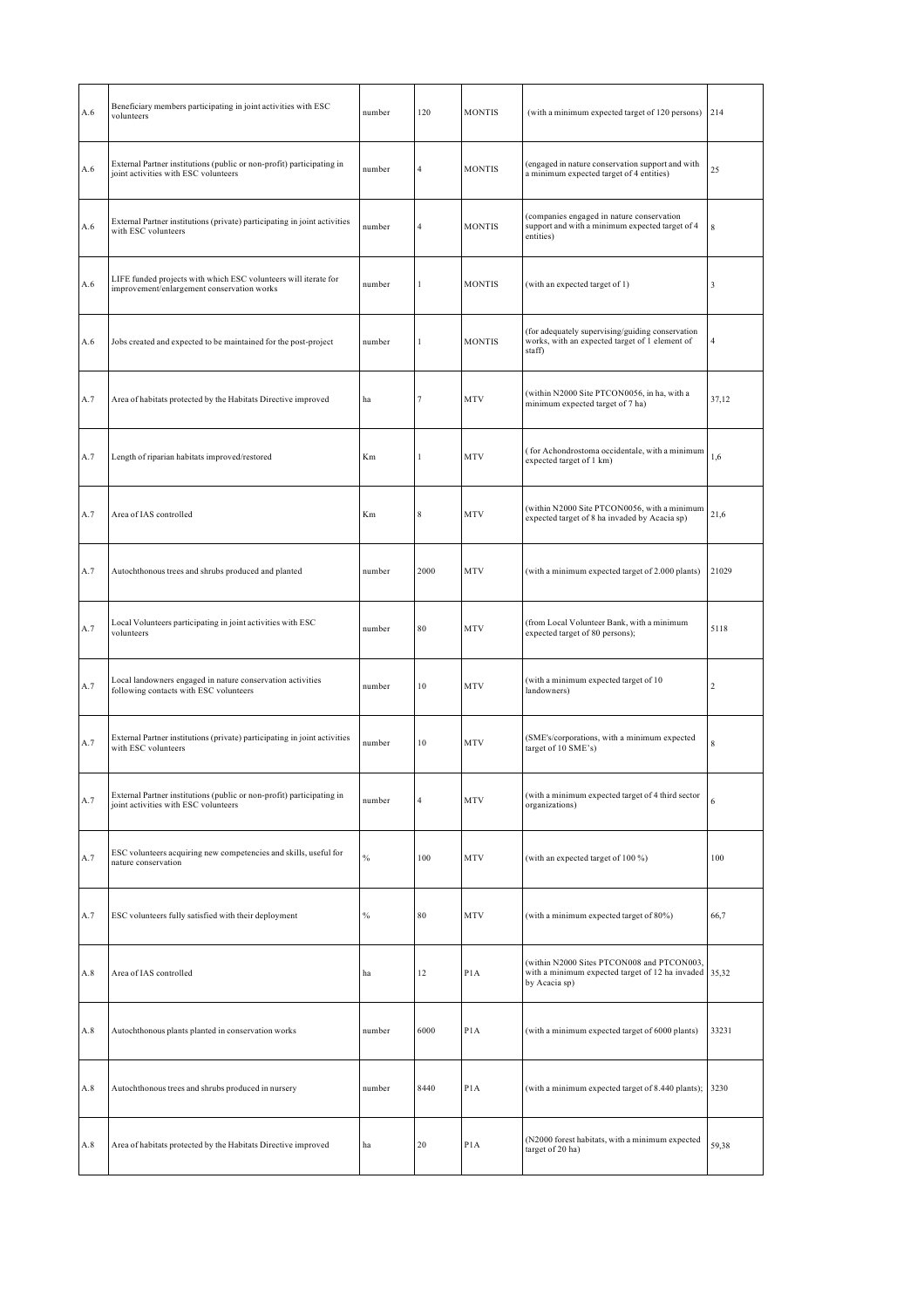| A.8  | Length of interpretation trails maintained/restored for adequately<br>directing tourists in nature/biodiversity sensitive areas       | Km            | 40               | P <sub>1</sub> A | (with a minimum expected target of 40 km)                                                                                                     | 50,38                                                                     |
|------|---------------------------------------------------------------------------------------------------------------------------------------|---------------|------------------|------------------|-----------------------------------------------------------------------------------------------------------------------------------------------|---------------------------------------------------------------------------|
| A.8  | ESC volunteers acquiring new competencies and skills, useful for<br>nature conservation                                               | $\frac{0}{6}$ | 100              | P <sub>1</sub> A | (with an expected target of 100 %)                                                                                                            | 100                                                                       |
| A.8  | ESC volunteers fully satisfied with their deployment                                                                                  | $\%$          | 80               | P <sub>1</sub> A | (with a minimum expected target of 80%)                                                                                                       | 80                                                                        |
| A.8  | Local Volunteers participating in joint activities with ESC<br>volunteers                                                             | number        | 480              | P <sub>1</sub> A | (from local community and public and private<br>bodies, with a minimum expected target of 480<br>persons)                                     | 7619                                                                      |
| A.8  | External Partner institutions (public, non-profit or private)<br>participating in joint activities with ESC volunteers                | number        | 8                | P <sub>1</sub> A | (local institutions, with a minimum expected target<br>of 8 entities)                                                                         | 30                                                                        |
| A.8  | Jobs created and expected to be maintained for the post-project                                                                       | number        | $\overline{c}$   | P <sub>1</sub> A | (with an expected target of 2 elements of staff)                                                                                              | $\overline{2}$                                                            |
| A.9  | Length of interpretation trails maintained/restored for adequately<br>directing tourists in nature/biodiversity sensitive areas       | Km            | 450              | <b>RV</b>        | (Rota Vicentina trails, with a minimum expected<br>target of 450 km)                                                                          | 750                                                                       |
| A.9  | Area of IAS controlled                                                                                                                | ha            | $\boldsymbol{2}$ | <b>RV</b>        | (within N2000 Sites PTCON0012 and<br>PTZPE0015, with a minimum expected target of 2<br>ha invaded by Acacia sp and/or Carpobrotus<br>edulis); | 25                                                                        |
| A.9  | Local Volunteers participating in joint activities with ESC<br>volunteers                                                             | number        | 40               | R <sub>V</sub>   | (other volunteers, from public and private bodies,<br>with a minimum expected target of 40 persons)                                           | 359                                                                       |
| A.9  | External Partner institutions (private) participating in joint activities<br>with ESC volunteers                                      | number        | 20               | <b>RV</b>        | (SME's/corporations from the tourism sector, with<br>a minimum expected target of 20)                                                         | 24                                                                        |
| A.9  | External Partner institutions (public or non-profit) participating in<br>joint activities with ESC volunteers                         | number        | 5                | <b>RV</b>        | (from the tourism sector, with a minimum<br>expected target of 5 entities)                                                                    | $\boldsymbol{2}$                                                          |
| A.9  | ESC volunteers acquiring new competencies and skills, useful for<br>nature conservation                                               | $\frac{0}{0}$ | 100              | RV               | (with an expected target of 100 %)                                                                                                            | 100                                                                       |
| A.9  | ESC volunteers fully satisfied with their deployment                                                                                  | $\%$          | 80               | <b>RV</b>        | (with a minimum expected target of 80%)                                                                                                       | 100                                                                       |
| A.10 | Area of habitats protected by the Habitats Directive improved                                                                         | ha            | 30               | <b>SPEA</b>      | (with an expected global target of 30 ha)                                                                                                     | 92                                                                        |
| A.10 | Area of IAS controlled                                                                                                                | ha            | 20               | <b>SPEA</b>      | (with an expected global target of 20 ha,<br>accounting for several species)                                                                  | 90                                                                        |
| A.10 | Number of autochthonous plants planted/produced                                                                                       | number        | 30000            | <b>SPEA</b>      | (with an expected global target of 30000 plants,<br>accounting for several species)                                                           | 7500                                                                      |
| A.10 | Local Volunteers participating in joint activities with ESC<br>volunteers                                                             | number        | 480              | <b>SPEA</b>      | (local volunteers, from schools and resident<br>population, with an overall target of 480 persons)                                            | 521 (if<br>considered<br>participants<br>from all<br>activities,<br>1102) |
| A.10 | Number of local insitutions involved with nature conservation<br>support and/or participating in joint activities with ESC volunteers | number        | 10               | <b>SPEA</b>      | (local insitutions, with a minimum expected target<br>of $10$ )                                                                               | 8                                                                         |
| A.10 | Number of municipalities engaged in nature conservation support<br>and participating in joint activities with ESC volunteers          | number        | 1                | <b>SPEA</b>      | (municipalities, with an expected target of 1)                                                                                                | $\overline{4}$                                                            |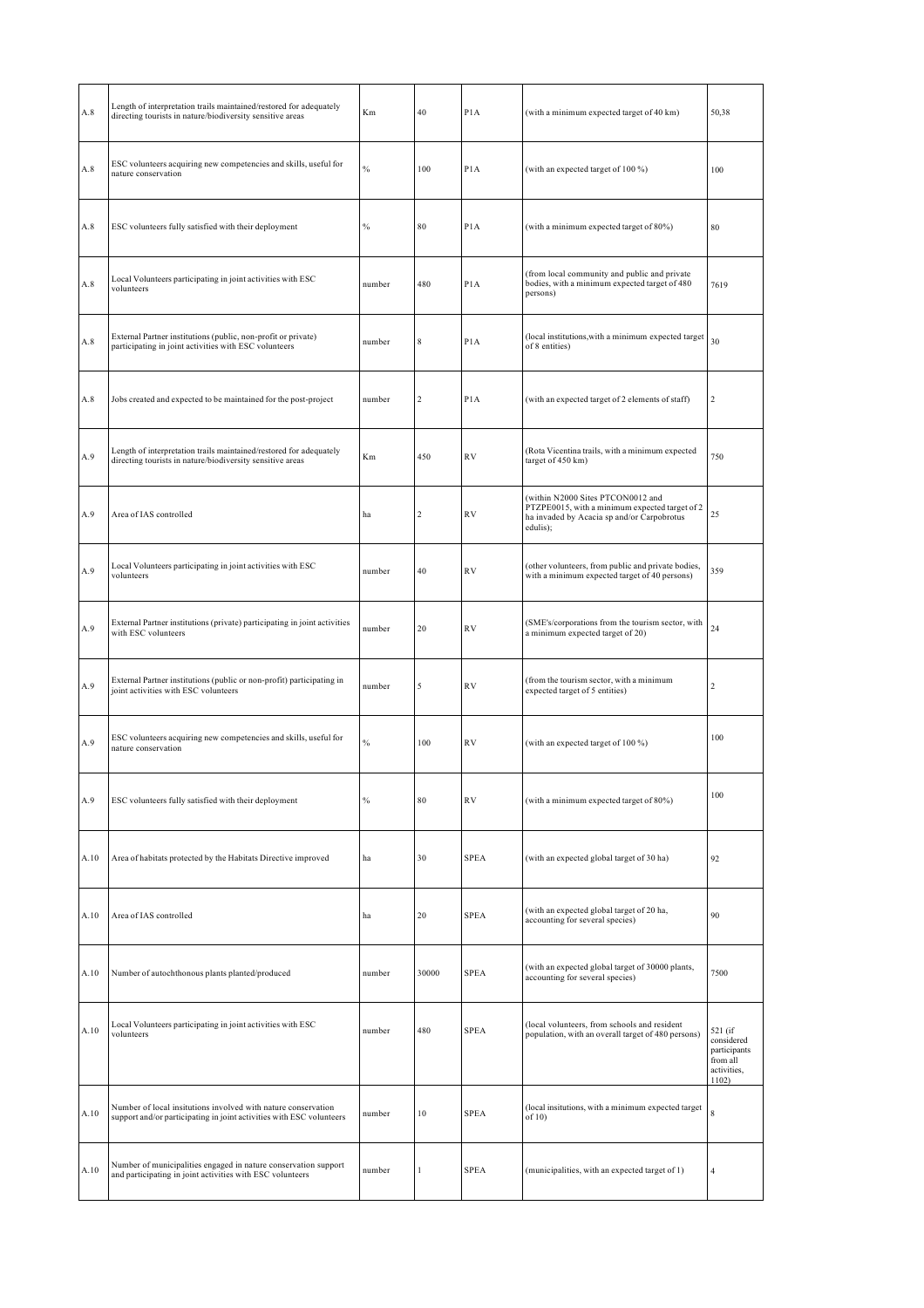| ESC volunteers acquiring new competencies and skills, useful for<br>nature conservation                       | $\frac{0}{0}$ | 100                     | <b>SPEA</b>    | (with an expected target of 100 %)                                                                                                                                                                          | 83               |
|---------------------------------------------------------------------------------------------------------------|---------------|-------------------------|----------------|-------------------------------------------------------------------------------------------------------------------------------------------------------------------------------------------------------------|------------------|
| ESC volunteers fully satisfied with their deployment                                                          | $\%$          | 80                      | <b>SPEA</b>    | (with a minimum expected target of 80%)                                                                                                                                                                     | 81               |
| Length of riparian habitats improved/restored                                                                 | Km            | 1                       | APA-<br>ARHALG | (with a minimum expected target of 1 km)                                                                                                                                                                    | 0,126            |
| Area of IAS controlled                                                                                        | ha            | $\overline{\mathbf{c}}$ | APA-<br>ARHALG | (within N2000 Sites PTCON0012, PTZPE0015,<br>PTCON0037, PTCON0013, PTZPE0017,<br>PTZPE0018 and/or PTCON0036, with a<br>minimum expected target of 2 ha invaded by<br>Arundo donax and/or Carpobrotus edulis | 4,21             |
| Local Volunteers participating in joint activities with ESC<br>volunteers                                     | number        | 500                     | APA-<br>ARHALG | (from schools and resident population, with a<br>minimum expected target of 500 persons)                                                                                                                    | 2357             |
| External Partner institutions (private) participating in joint activities<br>with ESC volunteers              | number        | 4                       | APA-<br>ARHALG | (private corporations, with a minimum expected<br>target of 4)                                                                                                                                              | 11               |
| External Partner institutions (public or non-profit) participating in<br>joint activities with ESC volunteers | number        | 16                      | APA-<br>ARHALG | (municipalities, with an expected target of 16)                                                                                                                                                             | 46               |
| ESC volunteers acquiring new competencies and skills, useful for<br>nature conservation                       | $\frac{0}{6}$ | 100                     | APA-<br>ARHALG | (with an expected target of 100 %)                                                                                                                                                                          | 100              |
| ESC volunteers fully satisfied with their deployment                                                          | $\%$          | 80                      | APA-<br>ARHALG | (with a minimum expected target of 80%)                                                                                                                                                                     | 80               |
| web site users                                                                                                | number        | 250                     | <b>MONTIS</b>  | (with a minimum expected average of 250<br>views/month by the end of the project)                                                                                                                           | 8929             |
| Facebook page followers                                                                                       | number        | 5000                    | <b>MONTIS</b>  | (with a minimum expected total of 5.000 likes by<br>the end of the project)                                                                                                                                 | 2076             |
| Links to project events posted by the National Rural Network<br>website                                       | number        | 12                      | <b>MONTIS</b>  | (with a minimum expected of 12 by the end of the<br>project, on www.rederural.pt)                                                                                                                           | $\bf{0}$         |
| Media visits promoted                                                                                         | number        | 20                      | <b>MONTIS</b>  | (with a minimum expected of 20 visits to project<br>partner's works by the end of the project);                                                                                                             | 7                |
| National TV news broadcasted                                                                                  | number        | 4                       | <b>MONTIS</b>  | (with a minimum expected of 4 by the end of the<br>project, on public and private open signal TV<br>channels)                                                                                               | 4                |
| Radio news broadcasted                                                                                        | number        | 10                      | <b>MONTIS</b>  | (with a minimum expected of 10 by the end of the<br>project, on public/private radio channels)                                                                                                              | 3                |
| Press Releases deployed                                                                                       | number        | 20                      | <b>MONTIS</b>  | (with a minimum expected of 20 by the end of the<br>project)                                                                                                                                                | 9                |
| Press news                                                                                                    | number        | 40                      | <b>MONTIS</b>  | (with a minimum expected of 40 by the end of the<br>project, national/regional/local press media);                                                                                                          | 230              |
| Similar organizations (NGO's, national/regional/local public<br>administrations) attending technical seminars | number        | 80                      | <b>MONTIS</b>  | (with a minimum expected of 80)                                                                                                                                                                             | 72               |
| Other members from the national rural network attending technical<br>seminars                                 | number        | 18                      | <b>MONTIS</b>  | (with a minimum expected of 18)                                                                                                                                                                             | $\boldsymbol{0}$ |
|                                                                                                               |               |                         |                |                                                                                                                                                                                                             |                  |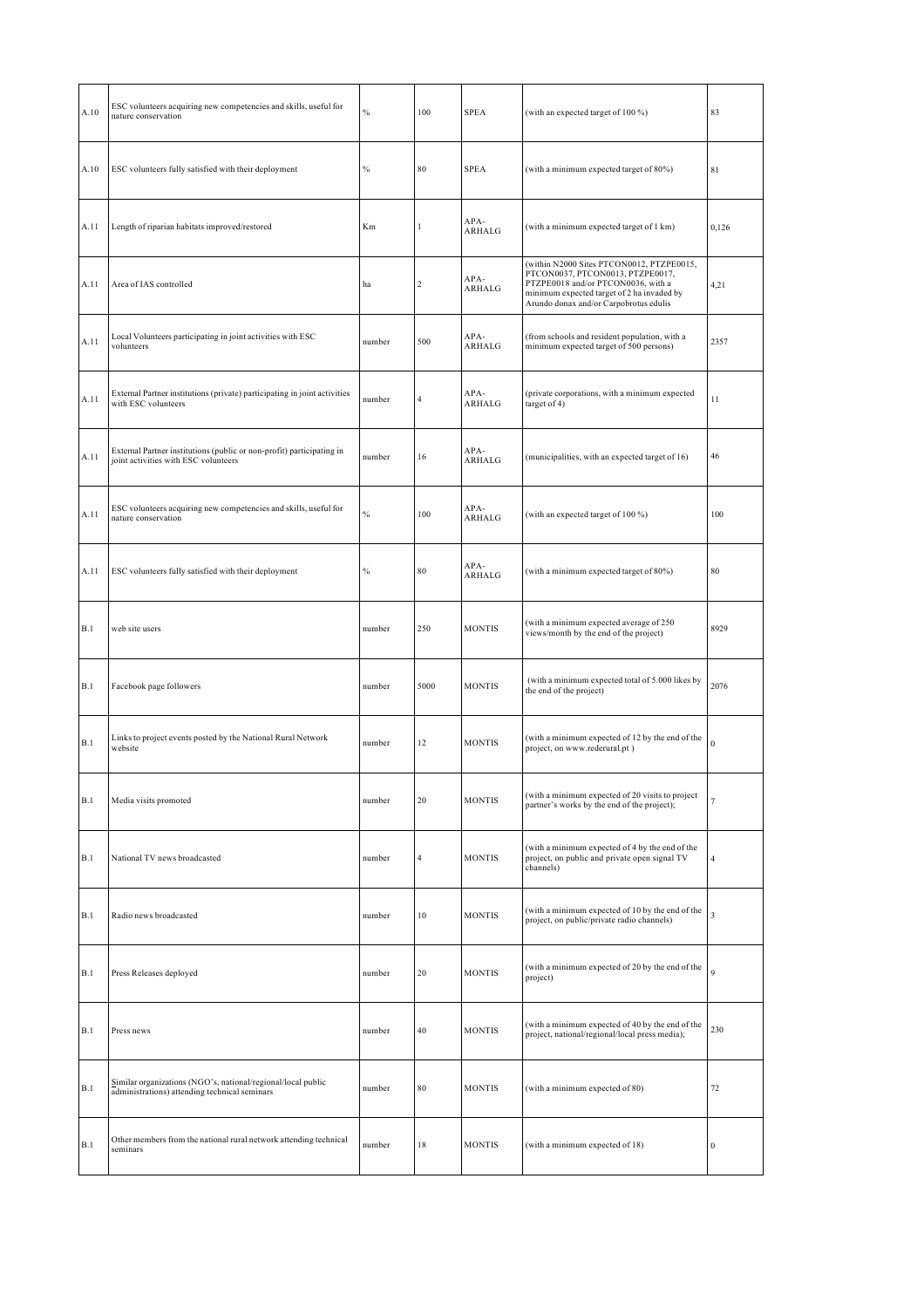| Volunteers sharing their experiences though specific events (e.g.<br>small talks in schools or colleges)                     | $\%$   | 100              | ALL               | (with a minimum expected of 100).                                                                                     | 60                                            |
|------------------------------------------------------------------------------------------------------------------------------|--------|------------------|-------------------|-----------------------------------------------------------------------------------------------------------------------|-----------------------------------------------|
| In country ESC volunteers engaged                                                                                            | number | 175              | ALL               | (with a minimum expected target of 175, by the<br>end of the project, to fulfil the needs of actions A.<br>3 to A.11) | 240                                           |
| Facebook views of the teaser(s)                                                                                              | number | 12000            | <b>MONTIS</b>     | (with a minimum expected total of 12.000 views);                                                                      | 7133                                          |
| Facebook shares of the teaser(s)                                                                                             | number | 100              | <b>MONTIS</b>     | (with a minimum expected total of 100)                                                                                | 82                                            |
| Youtube visualizations of the teaser(s)                                                                                      | number | 2000             | <b>MONTIS</b>     | (with a minimum expected total of 2.000)                                                                              | 747                                           |
| Mails sent to deploy the teaser(s)                                                                                           | number | 2000             | <b>MONTIS</b>     | (with a minimum expected total of 2.000)                                                                              | 1146                                          |
| TV spectators watching the series                                                                                            | number | 500000           | PLAYSOLUTI<br>ONS | (with an average expected target of 500.000<br>views/episode, by the end of the project)                              | First<br>exhibition:<br>374500<br>Repetition: |
| Web downloads of the TV series - PT version                                                                                  | number | 100              | PLAYSOLUTI<br>ONS | (with a minimum expected total of 100<br>downloads)                                                                   | 1015400<br>990                                |
| Web downloads of the TV series - EN version                                                                                  | number | 200              | PLAYSOLUTI<br>ONS | (with a minimum expected total of 200<br>downloads)                                                                   | 990                                           |
| Networking Synthesis Reports (with a critical review) delivered                                                              | number | 10(1)            | ALL               | (with an expected target of 10, by the middle of<br>the project)                                                      | 10                                            |
| Critical Review Reports delivered by invited LIFE projects                                                                   | number | 2                | <b>MONTIS</b>     | (with an expected target of 2, the first by the start<br>of the project and the second by its end);                   | 1                                             |
| External visits promoted to the project                                                                                      | number | $\boldsymbol{2}$ | <b>MONTIS</b>     | (with a minimum expected of 2 by the end of the<br>project)                                                           | $\boldsymbol{0}$                              |
| External LIFE project teams actively cooperating with the project<br>beneficiaries during the project works                  | number | 20               | ALL               | (with a minimum expected of 20)                                                                                       | $\overline{7}$                                |
| External LIFE project teams actively cooperating with the project<br>beneficiaries after the project works                   | number | 10               | ALL               | (with a minimum expected of 10)                                                                                       | $\bf{0}$                                      |
| External LIFE project teams actively cooperating in sending EU<br>volunteers for the post-project joint volunteering program | number | 1                | <b>MONTIS</b>     | (with a minimum expected of 1, from other EU<br>member state)                                                         | $\bf{0}$                                      |
| Project Progress Reports delivered on time                                                                                   | number | 3                | <b>MONTIS</b>     | (with a target of 3 by the end of the project)                                                                        | $\overline{4}$                                |
| Meetings from Project Coordination Team                                                                                      | number | 18               | ALL               | (with a minimum target of 18 by the end of the<br>project)                                                            | 34                                            |
| Meetings from Stakeholder Advisory Board                                                                                     | number | $\overline{4}$   | <b>MONTIS</b>     | (with a minimum target of 4 by the end of the<br>project)                                                             | $\overline{2}$                                |
| Stakeholders integrating the various meeting from SAB                                                                        | number | 20               | ALL               | (with a minimum target of 20 by the end of the<br>project)                                                            | 6                                             |
|                                                                                                                              |        |                  |                   |                                                                                                                       |                                               |